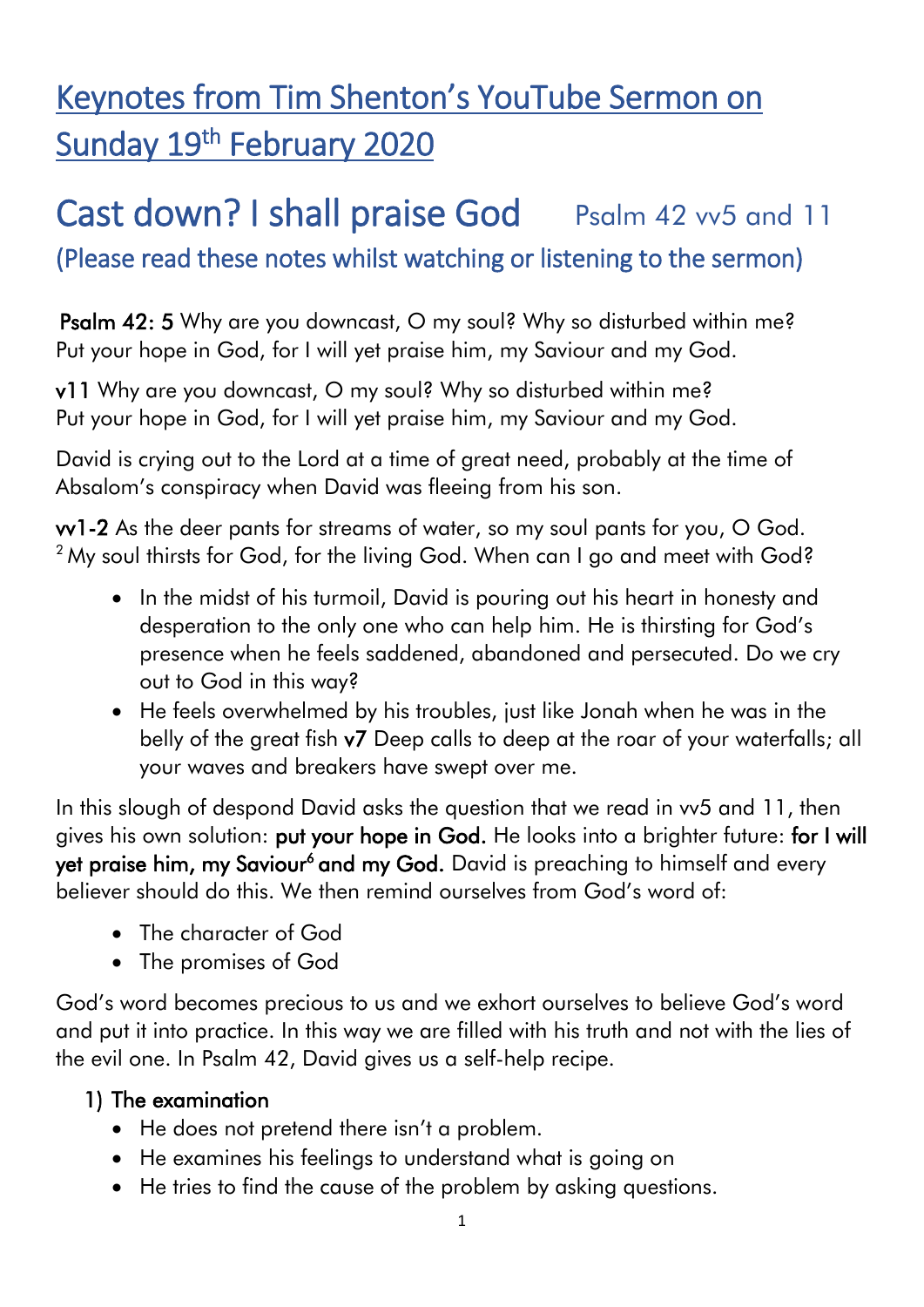He does not blame anyone else because he realises that for believers there should be a sense of peace and rest in every situation. **Isaiah 26:3** You will keep in perfect peace him whose mind is steadfast because he trusts in you.

We need to understand ourselves, to know the reason for our state and condition before God and ask why we don't have that rest in God, the inner calm that we should be experiencing.

## 2) The remedy

David may not understand all the symptoms, but he continues to preach to himself and to tell himself what the cure is - to have a believing confidence in a sovereign God. v5b Put your hope in God

- When we are sinking, we can catch hold of the power and promises of God to help to keep our heads above water.
- God is our anchor and the anchor is a symbol of hope.

Hope in this context specifically points to:

- The expectation that God will come, though he may appear to be far off for the moment
- In God there is the assurance that tears will only last for a night and joy will come in the morning. Ps 30:5 Weeping may remain for a night, but rejoicing comes in the morning.

How wonderful for the Christian to know that tomorrow is another day. This is our hope. We see how God has worked in situations of apparent hopelessness:

- When Joseph was in prison, the purposes of God prevailed Genesis 39 ff
- Hannah was in bitterness of soul then Samuel was born 1 Samuel Ch 1
- Jonah was locked in the belly of a great fish, then revival came to Nineveh Jonah 2: 17 ff
- Lazarus had been in the tomb for four days and everyone was weeping, then Jesus arrived John Ch 11

Hope reigns with God so, whatever you are suffering, the remedy is to put your hope in our anchor, the sovereign God.

### 3) The healing – for I will yet praise him, my Saviour and my God.

When peace comes once again, we shall:

- lift up our voices in praise and give him glory as the sovereign God who is working his purposes out
- acknowledge him as our Saviour and God